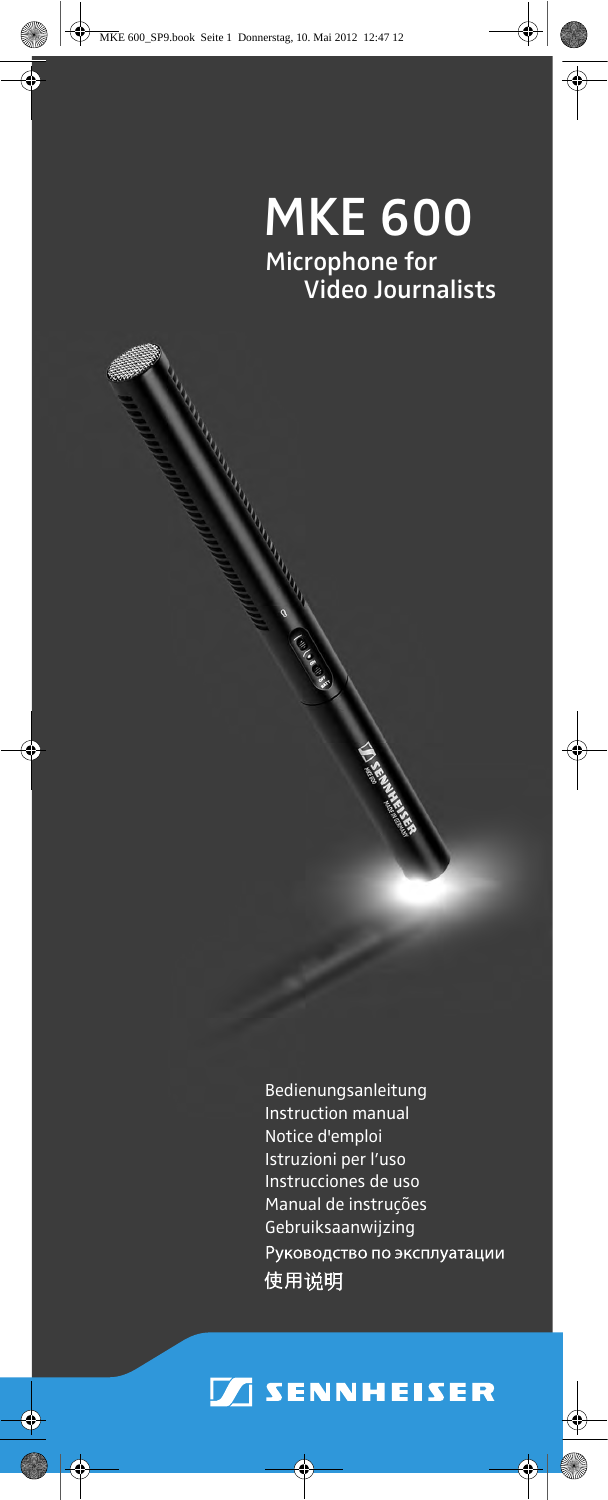## Important safety information

- Please read this instruction manual carefully and completely before using the product.
- Make this instruction manual easily accessible to all users at all times. Always include this instruction manual when passing the product on to third parties.
- This instruction manual is also available on the Internet at www.sennheiser.com.

#### Before operation

• Never open the housing of the product. If products are opened by customers in breach of this instruction, the warranty becomes null and void.

#### During operation

- Keep all liquids away from the product. Liquids entering the product can short-circuit the electronics or damage the mechanics.
- Only use a soft, dry cloth to clean the product. Solvents or cleansing agents can damage the surface of the product.
- Only use the product within the specified temperature range (see "Specifications" on page 5).

#### After operation

Use the product with care and store it in a clean, dust-free environment.

#### Intended use

Intended use includes:

- having read this instruction manual, especially the chapter "Important safety information",
- using the product within the operating conditions and limitations described in this instruction manual.

"Improper use" means using the product other than as described in this instruction manual, or under operating conditions which differ from those described herein.

## Delivery includes

- 1 MKE 600 gun microphone
- 1 MZS 600 shock mount
- 1 MZW 600 foam windshield
- 1 instruction manual
- 1 carry case

## Optional accessories

- MZQ 600 microphone clamp
- MZH 600 "hairy" windshield
- KA 600 connection cable for cameras with 3.5 mm jack connection

For information on suppliers, contact your local Sennheiser partner: www.sennheiser.com > "Service & Support".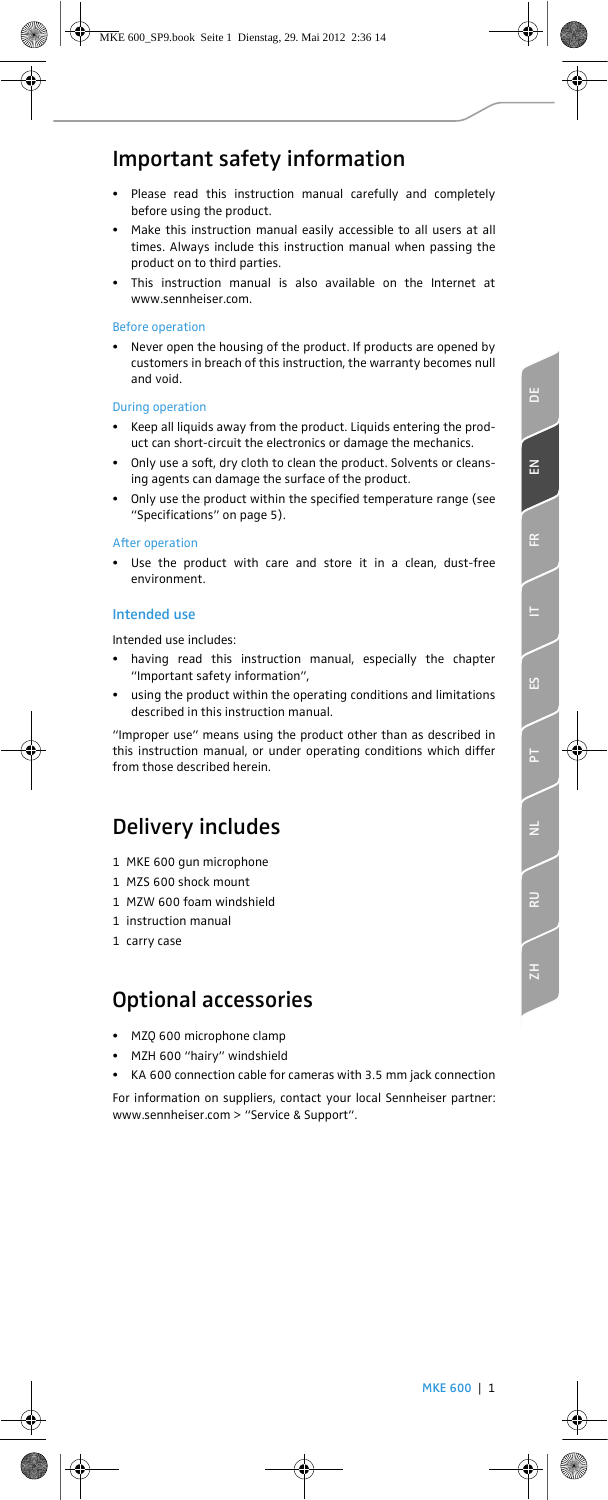## The MKE 600 gun microphone

The MKE 600 is the ideal video camera/camcorder microphone able to handle even demanding filmic challenges. Due to its high directivity, the MKE 600 picks up sounds coming from the direction in which the camera is pointing and effectively attenuates noise coming from the sides and rear. The switchable "Low Cut" filter additionally minimizes wind noise.

Because some video cameras/camcorders do not provide phantom power, the MKE 600 can also be battery powered. A battery on/off switch prevents the battery from discharging prematurely; "Low Batt" is displayed.

#### Features

- Pronounced directivity
- Maximal rejection of side noise
- Switchable "Low Cut" filter minimizes wind noise
- Phantom or battery powering
- Battery switch with "Low Batt" indicator
- Rugged all-metal housing
- Very good suppression of structure-borne noise
- Supplied with foam windshield and shock mount



## Product overview

- $(1)$  Foam windshield attenuates wind noise by approx. 25 dB
- $(2)$  "Low Cut" switch  $-1$
- 3 LED operation indicator
- 4 BATT ON/OFF battery switch
- 5 Lower part of the microphone body (covers the battery compartment)
- 6 XLR-3 socket (male)
- 7 Shock mount with flash mount adapter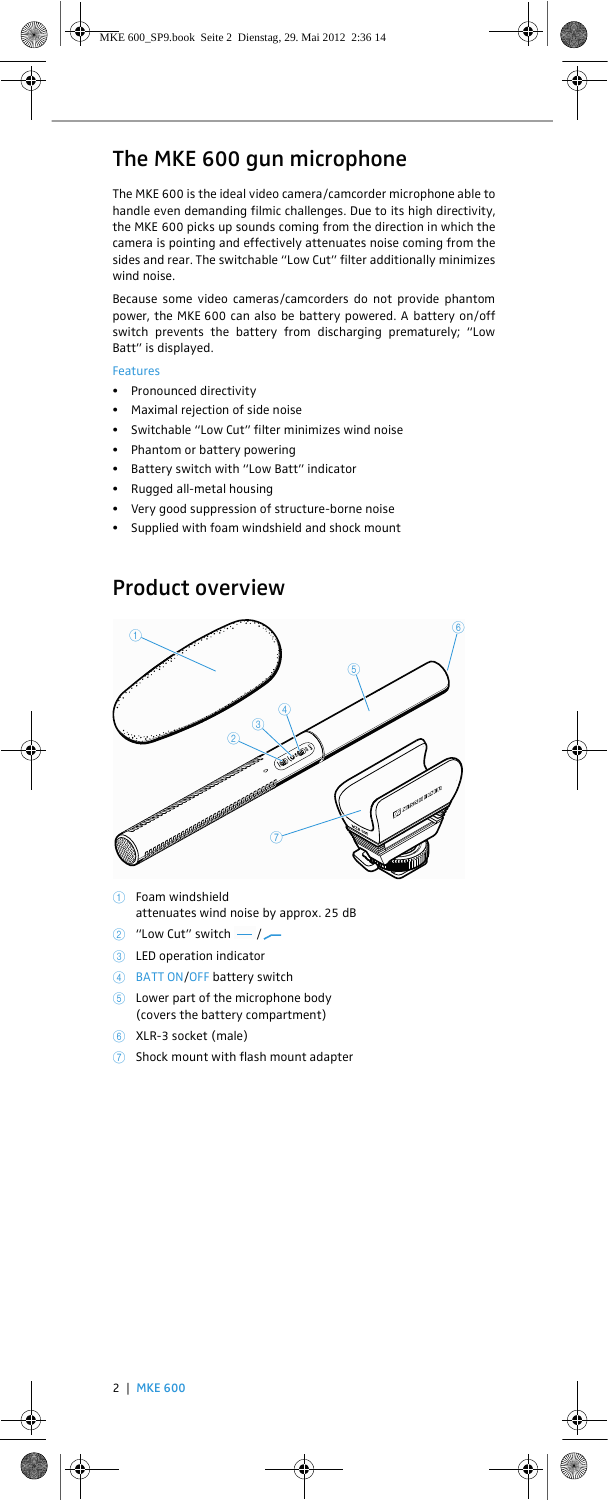## Putting the MKE 600 into operation

The MKE 600 offers a choice of phantom powering via the XLR connection or internal battery powering.

## P48 phantom powering via XLR connection

- $\blacktriangleright$  Connect the XLR-3 socket (female) of the microphone cable to the XLR-3 socket (male) of the microphone  $\circled$ .
- - Connect the connector of the microphone cable to the video camera/camcorder or recording device. The LED 3 provides the following information:

| <b>LED</b> | P48 phantom powering                       |
|------------|--------------------------------------------|
| lights up  | switched on; the microphone is operational |
| areen      |                                            |



If phantom powered via the XLR connection, the microphone is continuously in operation (the BATT ON/OFF battery switch has no function).

## Internal battery powering

- $\blacktriangleright$ Unscrew the lower part of the microphone body  $6$  by turning it in the direction of the arrow.
- $\blacktriangleright$  Insert a battery/rechargeable battery (AA size, 1.5 V/1.2 V). Observe correct polarity when inserting the battery.
- $\blacktriangleright$ Screw the lower part of the microphone body  $(5)$  back to the microphone by turning it in the direction of the arrow.



 $\blacktriangleright$ Set the battery switch  $\overline{4}$  to ON to switch the internal battery on or set the battery switch to OFF to switch the battery power off.



The LED 3 provides the following information:

| <b>LED</b>                                                                 | Internal battery power                                                                                        |
|----------------------------------------------------------------------------|---------------------------------------------------------------------------------------------------------------|
| lights up red for approx.<br>1 second after switch-on<br>and then goes off | switched on; operating time:<br>up to approx. 150 h                                                           |
| lights up red permanently                                                  | "Low Batt", battery is almost<br>empty;<br>approx. 8 h of remaining operat-<br>ing time after initial display |
| flashes briefly red on<br>switch-on                                        | battery is empty; the microphone<br>is not operational                                                        |



When not using the microphone for extended periods of time, remove the battery to prevent self-discharge.

ă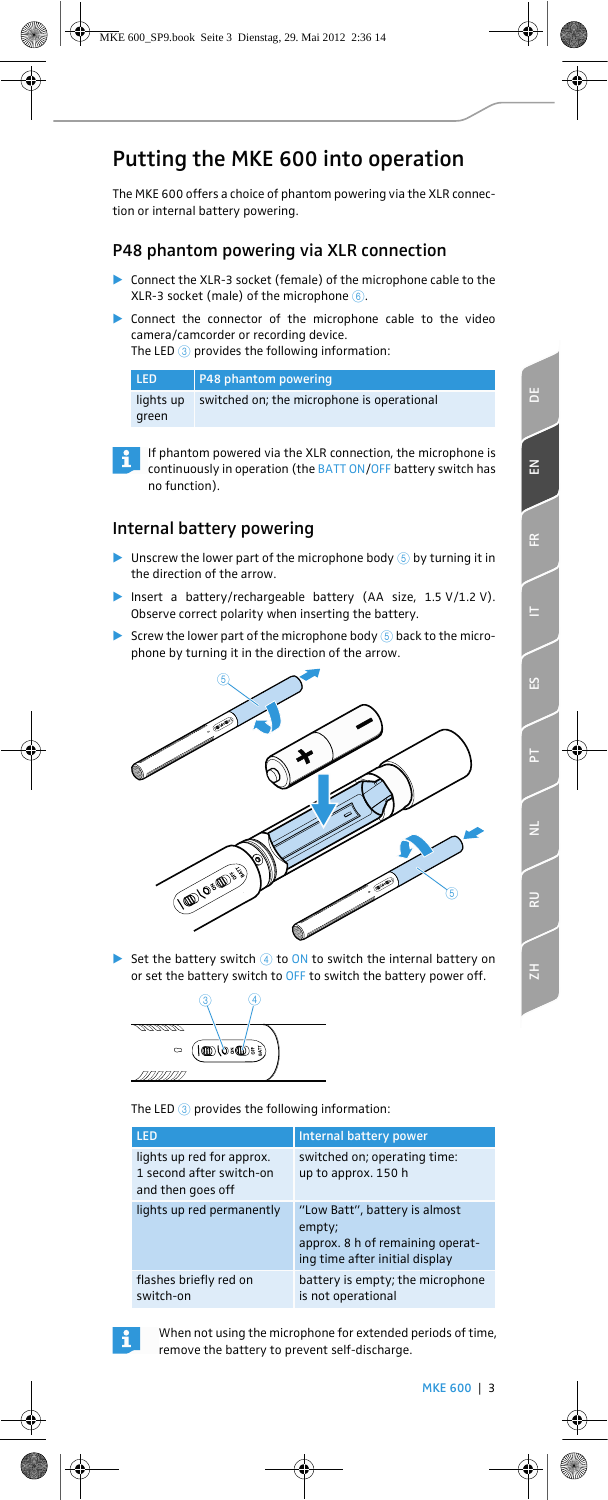## Using the "Low Cut" filter

 $\blacktriangleright$  Set the "Low Cut" switch  $\oslash$  to the desired position.



## Cleaning and maintaining the MKE 600

#### **CAUTION**

Damage to the product due to liquids!

Liquids entering the product can short-circuit the electronics or damage the mechanics. Solvents or cleansing agents can damage the surface of the product.

 $\blacktriangleright$  Keep all liquids away from the product.

 $\blacktriangleright$  Only use a soft, dry cloth to clean the product.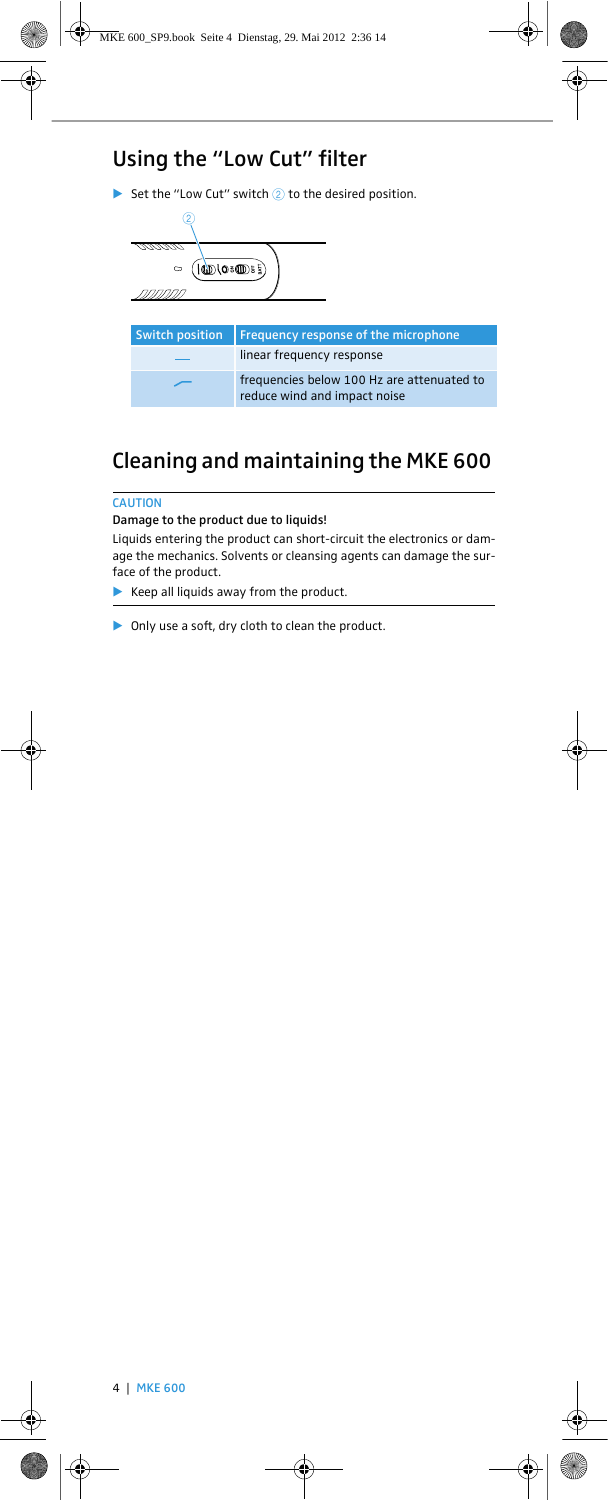# ă **ZH ES DE EN FR IT PT**  $\overline{z}$ **RU** 면

## Specifications

| Pick-up pattern        | super-cardioid/lobar                       |
|------------------------|--------------------------------------------|
| Frequency response     | 40 Hz to 20 kHz                            |
| Sensitivity            | with P48 powering: 21 mV/Pa                |
|                        | with battery powering: 19 mV/Pa            |
| Max. SPL               | with P48 powering: 132 dB SPL              |
|                        | with battery powering: 126 dB SPL          |
| Equivalent noise level | with P48 powering: $15$ dB (A)             |
| A-weighted             | with battery powering: 16 dB (A)           |
| Power supply           | 48 V ± 4 V (P48, IEC 61938) via XLR-3      |
|                        | or battery/rechargeable battery            |
|                        | (AA size, 1.5 V/1.2 V)                     |
| Current consumption    | with P48 powering: 4.4 mA                  |
| Operating time with    |                                            |
| battery                | approx. 150 h                              |
| "I ow Batt" indicator  | $<$ 1.05 V; approx. 8 h of remaining oper- |
|                        | ating time after initial display           |
| Diameter               | 20 mm                                      |
| Length                 | 256 mm                                     |
| Weight                 | 128 g (without battery)                    |
| Operating temperature  | $-10^{\circ}$ C to $+60^{\circ}$ C         |
|                        |                                            |

## Polar diagram



## Frequency response curve

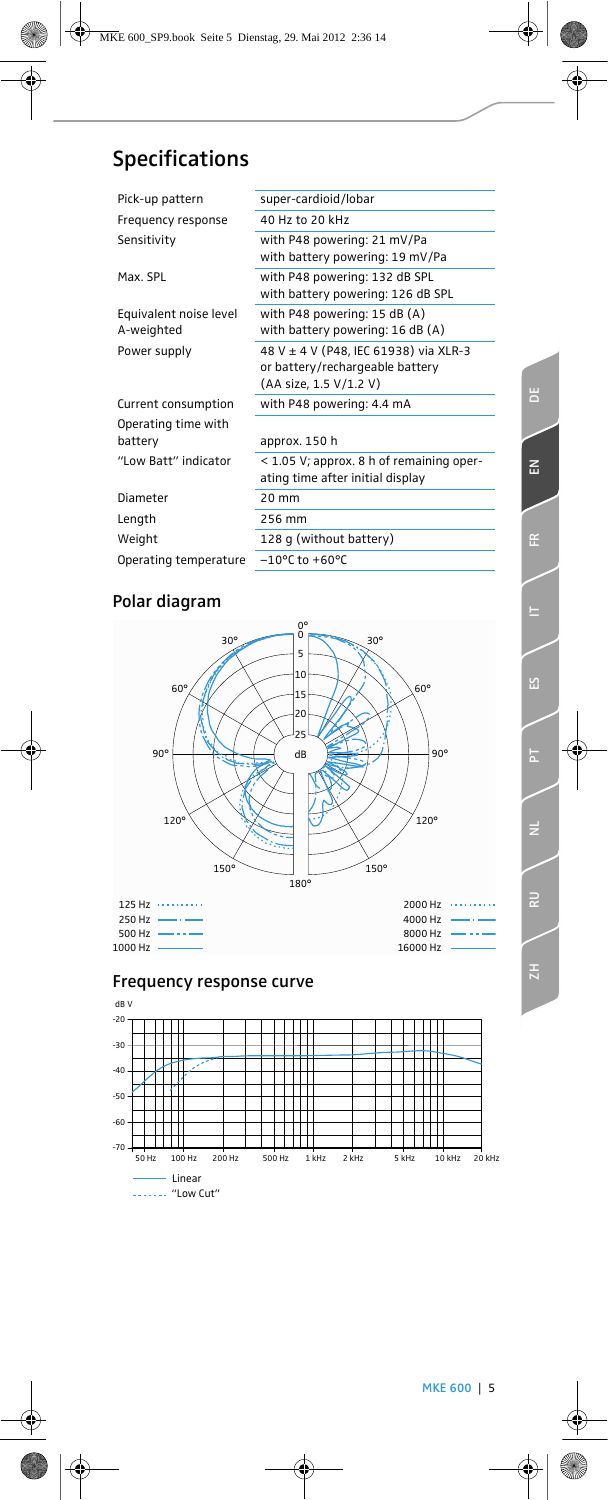## Manufacturer Declarations

#### **Warranty**

Sennheiser electronic GmbH & Co. KG gives a warranty of 24 months on this product.

For the current warranty conditions, please visit our website at www.sennheiser.com or contact your Sennheiser partner.

#### In compliance with the following requirements

- RoHS Directive (2002/95/EC)
- WEEE Directive (2002/96/EC)



Please dispose of this product by taking it to your local collection point or recycling center for such equipment.

#### CE Declaration of Conformity

• EMC Directive (2004/108/EC)

The declaration is available at www.sennheiser.com.

#### In compliance with

| Europe                    | EMC EN 55103-1/-2        |
|---------------------------|--------------------------|
| <b>USA</b>                | FCC 47 CFR 15 subpart B  |
| Canada                    | Industry Canada ICES-003 |
| China                     |                          |
| Australia/<br>New Zealand | <b>M</b> N340            |

#### FCC and Industry Canada Warning Statement

This device complies with Part 15 of the FCC rules and RSS210 of the Industry Canada Rules.

Operation is subjected to the following two conditions:

1) This device may not cause harmful interference, and

2) This device must accept any interference received, including interference that may cause undesired operation.